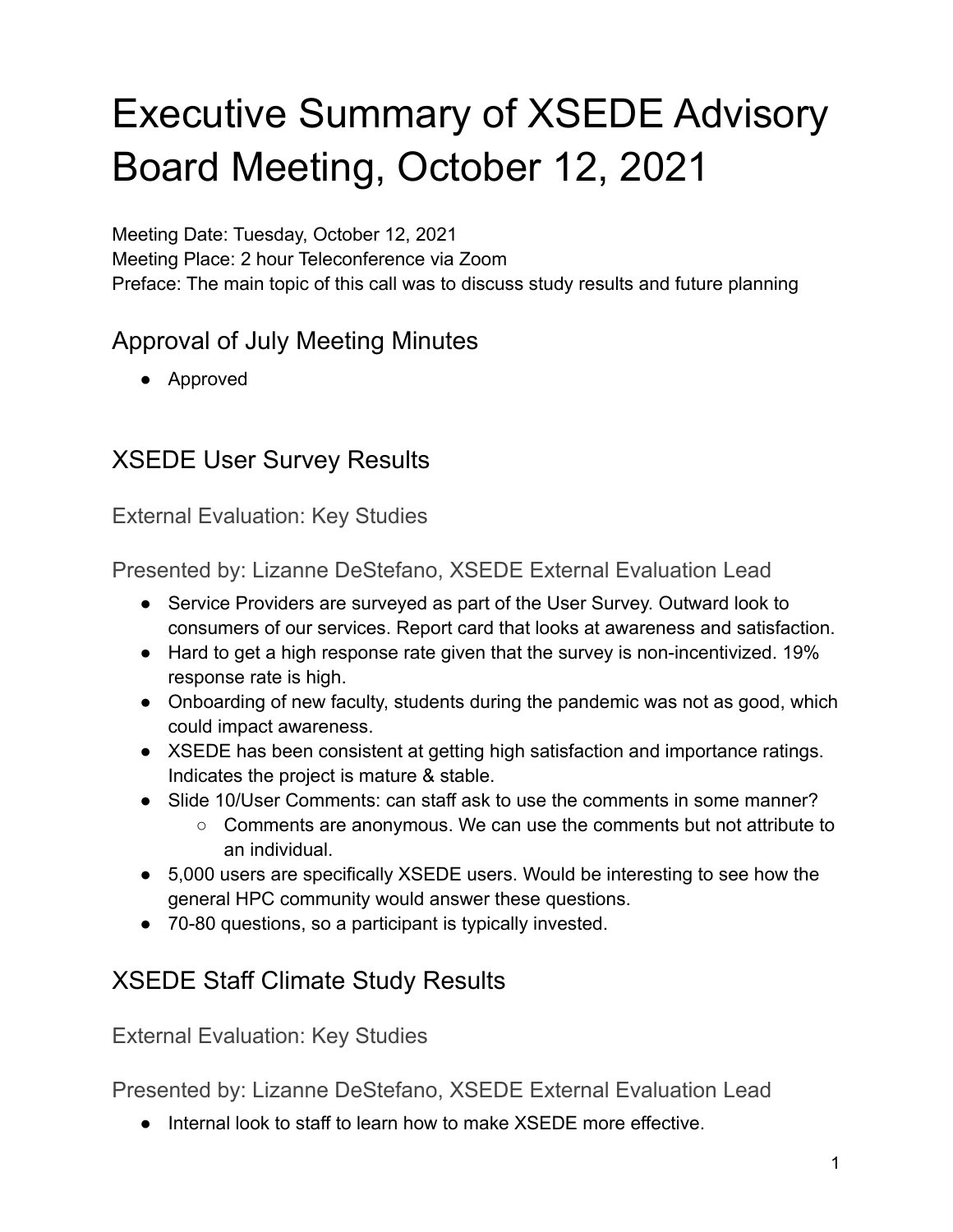- Sent to everyone budgeted to work on XSEDE. Most do not work full time.
- Written comments provide great insights to where people are at. Keep in mind comments convey how one person feels about something. While problems may be isolated, they are still important to address and resolve.
- Gold mine of information that's been captured. Lizanne & team do a great job of distilling the info to make it easier for leaders to use the info. Leadership uses the info to improve the project.
- Any plans to have a gathering at SC?
	- Uncertain about who will be there. Doing a hybrid event is difficult. Hoping to have an in-person event at PEARC next year
	- $\circ$  Talking about doing a virtual gathering, but not in conjunction with SC.
	- Series about people's whose lives have changed because of XSEDE. Open to the community. Opportunity to thank those who have worked on XSEDE and pushed science forward. What was their experience working with staff? Opportunity for closure & appreciation as we go into the transition to the next era.
		- We do ECSS symposia that focus on work that people have been doing, challenges they face and how they addressed it.
		- Planning to suggest an alternate final report that is split into 2 parts
			- Part 1: metrics etc.
			- Part 2: analysis of longitudinal studies, ROI–what has impact been on the community. Retrospective look at how we have impacted the community.
			- Intend to get this worked out by January.
			- Good to have XAB support. Like to run data collection up to the very end, so need a delayed report submission date post-end of XSEDE.
			- Hope to have a mature draft of plan by next call for XAB feedback.

## NSF panel report

- Review went really well. So few issues raised that we responded with a simple one-page PDF by email. Two issues to comment on:
	- Suggesting making our survey data available. We are restricted by IRB rules/confidentiality.
	- $\circ$  Asked us to continue prep for transition to ACCESS, which we are doing on an ongoing basis. Developing a communications campaign to help the community better understand what we know and what we don't know. Many researchers may not be aware that this transition will happen.
		- Still don't know much other than what is in solicitations.
		- As things come to light and are shared with the community by NSF, XSEDE will share these details with the community.